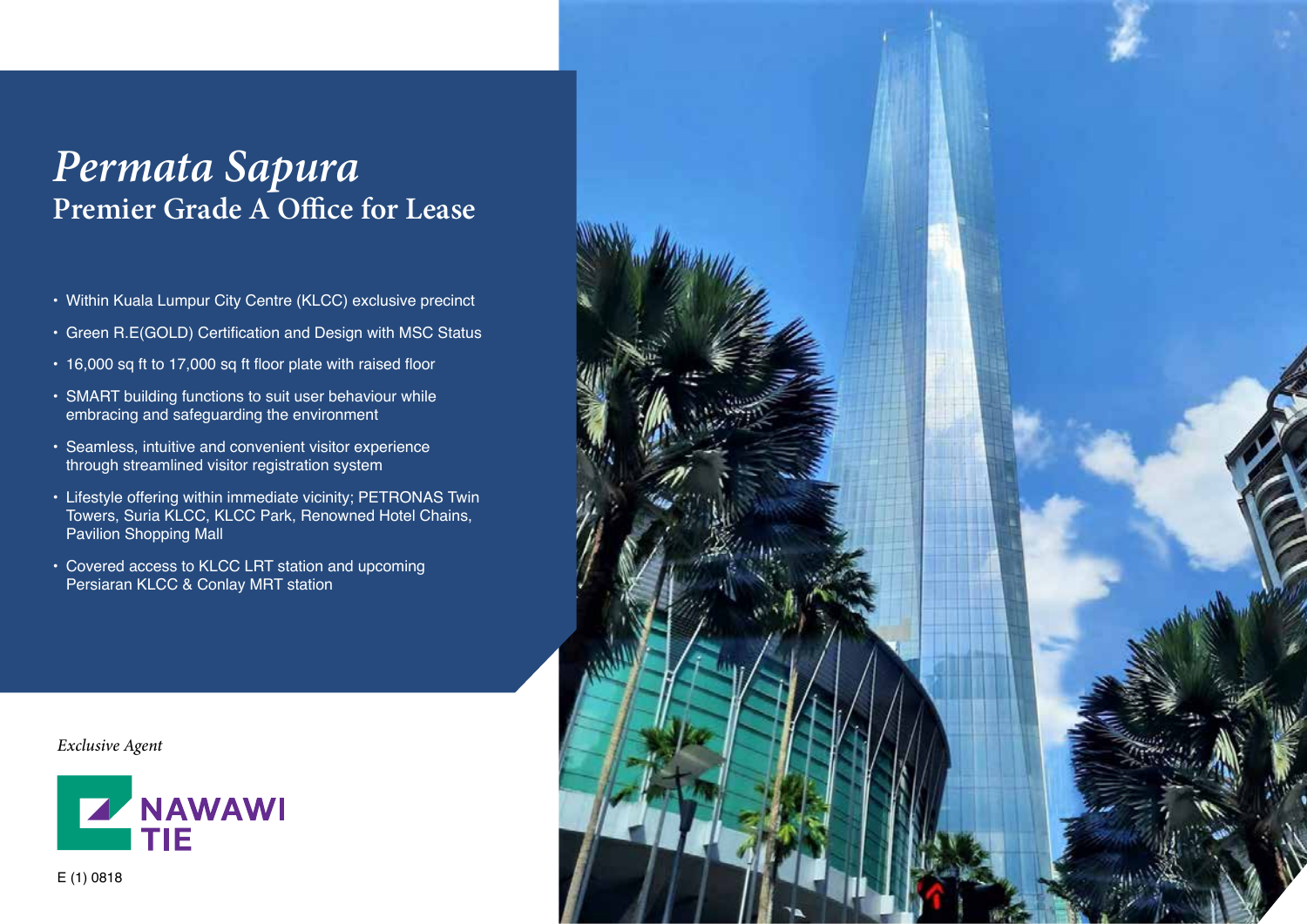# **Building Specifications**

| <b>Description</b>             | 52 Storey Premier A Office integrated with Retail, Exhibition Hall and Sky<br>Garden                                                    |
|--------------------------------|-----------------------------------------------------------------------------------------------------------------------------------------|
| Location                       | Kuala Lumpur City Centre (KLCC); Exclusive 50088 postal code                                                                            |
| <b>Sustainability</b>          | Green R.E Certification (GOLD)                                                                                                          |
| <b>MSC Status</b>              | Design with MSC Status Certified Building                                                                                               |
| <b>Total Net Lettable Area</b> | 671,269 sq ft                                                                                                                           |
| <b>Typical Floor Plate</b>     | Approx. 17,000 sq ft $-$ 14,000 sq ft                                                                                                   |
| <b>Ceiling Height</b>          | $2,80 \; \text{m}$                                                                                                                      |
| <b>Floor Type</b>              | Raised floor                                                                                                                            |
| <b>Floor Loading</b>           | 3.5kN/sqm                                                                                                                               |
| Lifts                          | Destination Control - Low Zone 8 nos, Mid Zone 8 nos & High Zone 5 nos                                                                  |
| Air-conditioning               | Centralised air conditioning system                                                                                                     |
| <b>Electricity</b>             | Low Zone 1 no of 100Amps DB & 3 nos of 60Amps DB per floor<br>Mid & High Zone 1 no of 100Amps DB & 2 nos of 60Amps DB per floor         |
| Lightings                      | Equipped with solar cell sensors for office internal lighting                                                                           |
| <b>Telecommunications</b>      | Fibre optic cabling                                                                                                                     |
| <b>Smart Building Feature</b>  | Integrated Building Management System, Adaptive Control, Maintenance<br>Management System, Artificial Intelligence - Big Data Analytics |
| <b>User Services + App</b>     | Unified building apps serves as single portal for visitor services, control of<br>available building functions and relevant info        |
| <b>Security</b>                | 3 tier security system with CCTV, Card access, Visitor managing system                                                                  |
| <b>Car Park</b>                | 375 bays; Allocation: 1 bay per 2,500 sq ft leased                                                                                      |